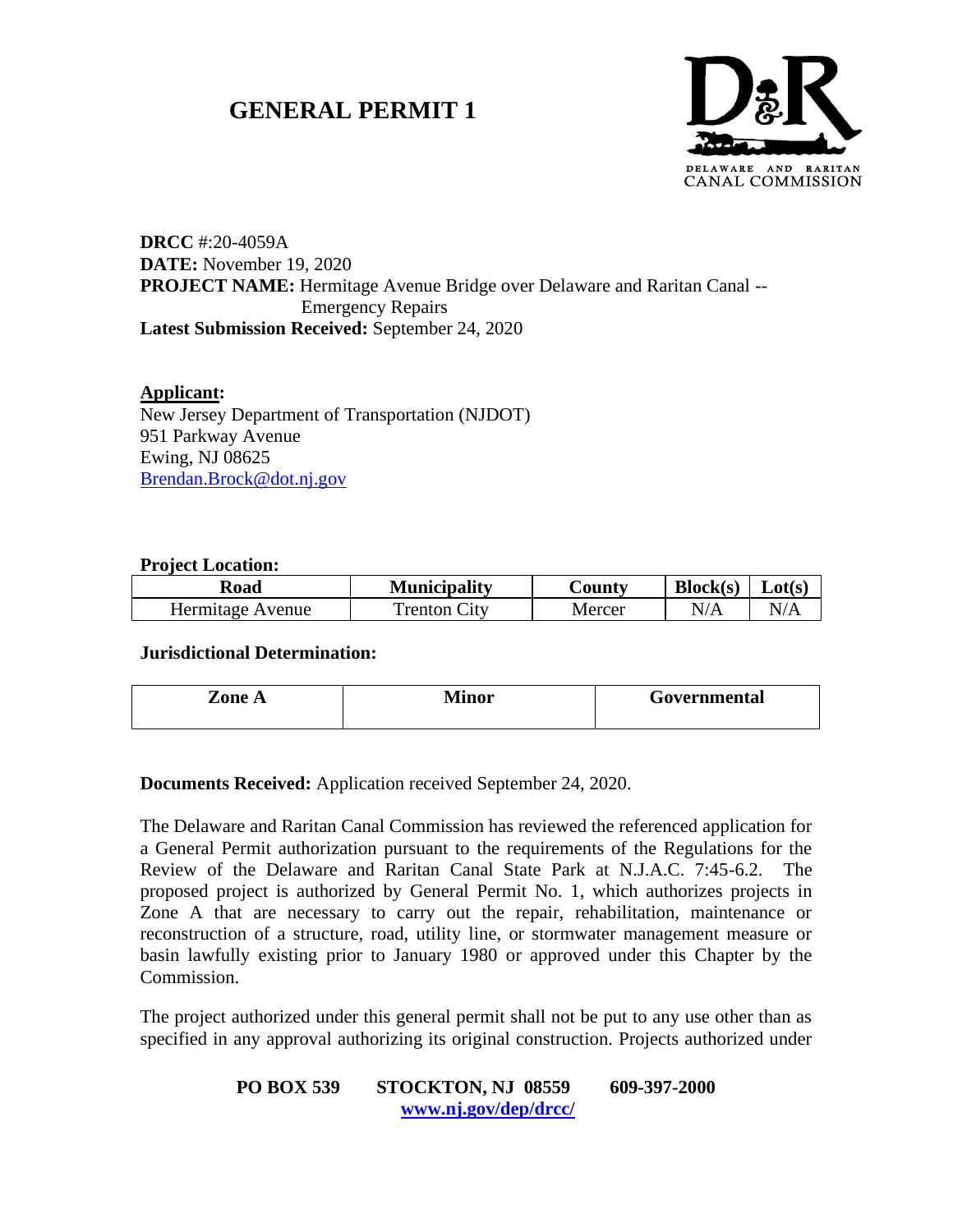## **DRCC#:** 20-4059A **DATE:** November 19, 2020 **PROJECT NAME:** Hermitage Avenue Bridge (cont.)

the general permit shall not visibly change, expand, widen or deepen the feature, and shall not deviate from any plans of any prior project approvals, except for minor deviations due to changes in materials or construction techniques. Any such deviations must be shown as necessary to fulfill the purpose of the proposed project and must be consistent with the Master Plan.

**Description of the authorized project:** NJDOT undertook emergency repairs on the bridge which carries Hermitage Avenue over the Delaware and Raritan Canal in the City of Trenton, Mercer County.



The project, which has already been completed, included the removal and repair of loose and deteriorated concrete on the bridge deck and asphalt on the approach roadways. The project also included the covering/replacement of deteriorated timber sheeting with fiberreinforced polymer (FRP) sheeting, with backfill behind the sheeting to fill voids.

This General Permit No. 1 authorizes the removal and repair of loose and deteriorated concrete on the bridge deck and asphalt on the approach roadways. It does not authorize the replacement of the damaged timber sheeting with FRP sheeting, which does not meet the U.S. Secretary of Interior's Standards for the Treatment of Historic Properties with Guidelines for Preserving, Rehabilitating, Restoring and Reconstructing Historic Buildings, [http://www.nps.gov/history/hps/tps/standguide/,](http://www.nps.gov/history/hps/tps/standguide/) as supplemented or amended, which require that replacement features "shall match the old in design, color, texture, and other visual qualities and, where possible, materials." According to the Department of Environmental Protection State Historic Preservation Office (SHPO), FRP sheeting is not an acceptable replacement for wood, which is a readily available material.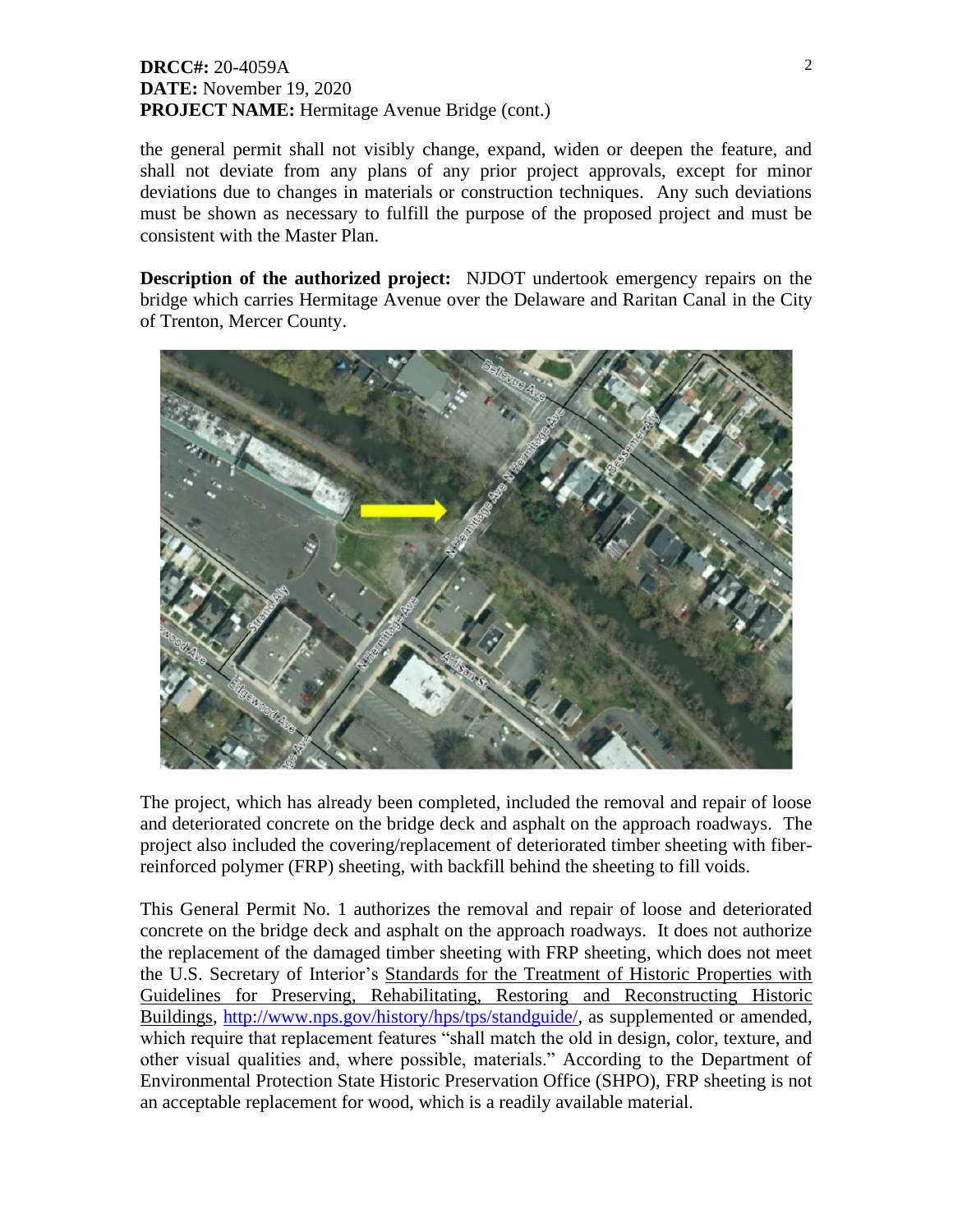## **DRCC#:** 20-4059A **DATE:** November 19, 2020 **PROJECT NAME:** Hermitage Avenue Bridge (cont.)

NJDOT is advised that the Commission's regulations at N.J.A.C. 7:45-5.3(b)1 directs that in order to be eligible for a General Permit, a project shall not adversely affect properties that are listed or are eligible for listing on the New Jersey or National Register of Historic Places. The project is located within the boundaries of the Delaware and Raritan Canal Historic District, which encompasses the canal bed and all structures located within 300 feet of the centerline of the canal. The use of FRP without authorization from SHPO makes that portion of the project ineligible for a Commission General Permit No. 1.

The repairs did not impact existing clearances with respect to the underside of the road deck.

**Permit Conditions:** The project allowed by this authorization shall comply with the following conditions. Failure to comply with these conditions shall constitute a violation of the "Delaware and Raritan Canal State Park Law of 1974" (N.J.S.A. 13:13A-1 et seq.).

- 1. This authorization is valid for five years from the date of this letter unless more stringent standards are adopted by rules prior to this date.
- 2. The project as described shall be constructed and/or executed in conformity with the application.
- 3. No change in plans or specifications shall be made except with prior written permission from the Commission.
- 4. The permittee shall allow the Commission the right to inspect the construction site and shall provide the Commission with written notification seven days prior to the start of the authorized work.
- 5. A complete, legible copy of this permit shall be kept at the work site and shall be exhibited upon request of any person.
- 6. The issuance of this permit shall not be deemed to affect in any way other actions by the Commission on any future application.
- 7. The Delaware and Raritan Canal is used as a raw water source for several water companies downstream, and as such, water quality and flow shall be maintained.
- 8. If work in the canal is required, the NJDOT shall following any recommendation by the New Jersey Water Supply Authority (NJSWA) that such work shall be conducted during times of low flow through the canal.
- 9. During the work, the contractor shall ensure that no debris, soil or vegetation from the work shall fall, drop, be placed or dumped in the canal. The applicant shall ensure that a boom or other method is employed to contain any debris in the canal and remove any debris from the water.
- 10. It shall be the contractor's responsibility to ensure that all debris caused by the work is removed from the canal.
- 11. The contractor shall not pierce or puncture the clay liner or the bed of the canal.
- 12. The NJDOT shall periodically inform and update the NJSWA on the status of the work schedule for the project.
- 13. Access to the canal, towpath and adjacent NJSWA buildings for NJWSA personnel shall be maintained.
- 14. Any damage to the canal caused by the contractor or any subcontractor shall be repaired to the satisfaction of the NJSWA.